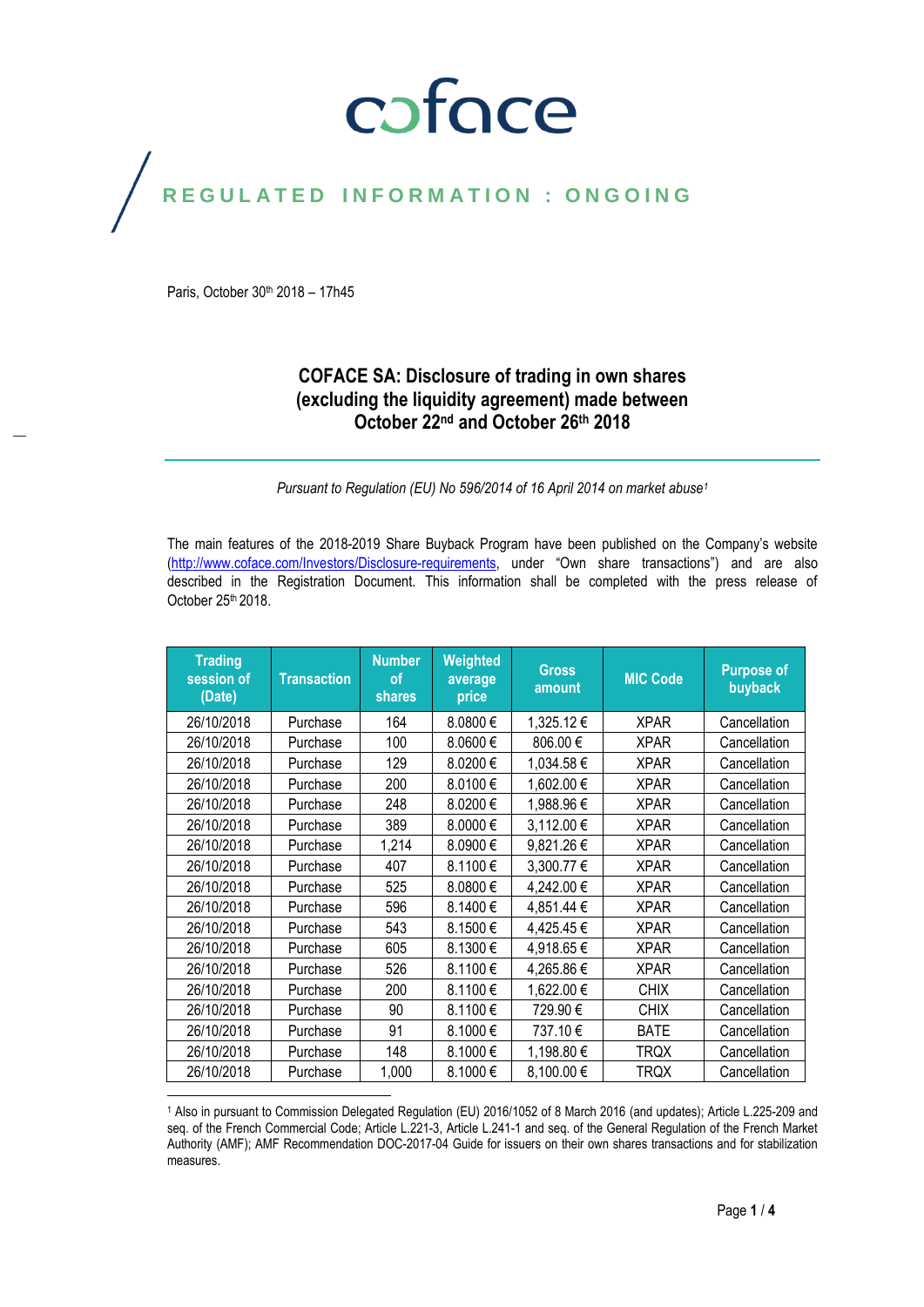# COFOCE

## $\bigg)$

| 26/10/2018 | Purchase | 553   | 8.0700€      | 4,462.71 € | <b>XPAR</b> | Cancellation |
|------------|----------|-------|--------------|------------|-------------|--------------|
| 26/10/2018 | Purchase | 663   | 8.0600€      | 5,343.78€  | <b>XPAR</b> | Cancellation |
| 26/10/2018 | Purchase | 869   | 8.0600€      | 7,004.14 € | <b>XPAR</b> | Cancellation |
| 26/10/2018 | Purchase | 634   | 8.0500€      | 5,103.70 € | <b>XPAR</b> | Cancellation |
| 26/10/2018 | Purchase | 160   | 8.0500€      | 1,288.00 € | <b>BATE</b> | Cancellation |
| 26/10/2018 | Purchase | 392   | 8.0500€      | 3,155.60 € | <b>BATE</b> | Cancellation |
| 26/10/2018 | Purchase | 400   | 8.0400€      | 3,216.00 € | <b>XPAR</b> | Cancellation |
| 26/10/2018 | Purchase | 214   | 8.0400€      | 1,720.56 € | <b>XPAR</b> | Cancellation |
| 26/10/2018 | Purchase | 286   | 8.0700€      | 2,308.02 € | XPAR        | Cancellation |
| 26/10/2018 | Purchase | 936   | 8.0700€      | 7,553.52€  | <b>XPAR</b> | Cancellation |
| 26/10/2018 | Purchase | 200   | 8.0600€      | 1,612.00 € | <b>CHIX</b> | Cancellation |
| 26/10/2018 | Purchase | 979   | 8.0600€      | 7,890.74 € | <b>XPAR</b> | Cancellation |
| 26/10/2018 | Purchase | 695   | 8.0500€      | 5,594.75 € | <b>XPAR</b> | Cancellation |
| 26/10/2018 | Purchase | 908   | 8.0400 €     | 7,300.32 € | <b>XPAR</b> | Cancellation |
| 26/10/2018 | Purchase | 1,195 | 8.0600€      | 9,631.70 € | <b>XPAR</b> | Cancellation |
| 26/10/2018 | Purchase | 835   | 8.0600€      | 6,730.10€  | <b>XPAR</b> | Cancellation |
| 26/10/2018 | Purchase | 74    | $8.0600 \in$ | 596.44€    | <b>XPAR</b> | Cancellation |
| 26/10/2018 | Purchase | 842   | 8.0600€      | 6,786.52€  | <b>XPAR</b> | Cancellation |
| 26/10/2018 | Purchase | 261   | 8.0600€      | 2,103.66 € | <b>XPAR</b> | Cancellation |
| 26/10/2018 | Purchase | 311   | 8.0500€      | 2,503.55€  | <b>XPAR</b> | Cancellation |
| 26/10/2018 | Purchase | 368   | 8.0500€      | 2,962.40 € | <b>XPAR</b> | Cancellation |
| 26/10/2018 | Purchase | 106   | 8.0500€      | 853.30€    | <b>XPAR</b> | Cancellation |
| 26/10/2018 | Purchase | 98    | 8.0500€      | 788.90€    | <b>XPAR</b> | Cancellation |
| 26/10/2018 | Purchase | 25    | 8.0500€      | 201.25€    | <b>XPAR</b> | Cancellation |
| 26/10/2018 | Purchase | 50    | 8.0500€      | 402.50€    | <b>XPAR</b> | Cancellation |
| 26/10/2018 | Purchase | 88    | 8.0500€      | 708.40€    | <b>XPAR</b> | Cancellation |
| 26/10/2018 | Purchase | 94    | 8.0500€      | 756.70€    | <b>XPAR</b> | Cancellation |
| 26/10/2018 | Purchase | 169   | 8.0500€      | 1,360.45 € | <b>XPAR</b> | Cancellation |
| 26/10/2018 | Purchase | 544   | 8.0500€      | 4,379.20 € | <b>XPAR</b> | Cancellation |
| 26/10/2018 | Purchase | 494   | 8.0400€      | 3,971.76€  | <b>XPAR</b> | Cancellation |
| 26/10/2018 | Purchase | 412   | 8.0400€      | 3,312.48€  | <b>XPAR</b> | Cancellation |
| 26/10/2018 | Purchase | 63    | 8.0500€      | 507.15€    | <b>XPAR</b> | Cancellation |
| 26/10/2018 | Purchase | 398   | 8.0500€      | 3,203.90€  | <b>XPAR</b> | Cancellation |
| 26/10/2018 | Purchase | 157   | 8.0500€      | 1,263.85€  | <b>XPAR</b> | Cancellation |
| 26/10/2018 | Purchase | 275   | 8.0500€      | 2,213.75€  | <b>XPAR</b> | Cancellation |
| 26/10/2018 | Purchase | 379   | 8.0500€      | 3,050.95 € | <b>XPAR</b> | Cancellation |
| 26/10/2018 | Purchase | 275   | 8.0300€      | 2,208.25 € | <b>XPAR</b> | Cancellation |
| 26/10/2018 | Purchase | 317   | 8.0300€      | 2,545.51€  | <b>XPAR</b> | Cancellation |
| 26/10/2018 | Purchase | 31    | 8.0300€      | 248.93€    | <b>XPAR</b> | Cancellation |
| 26/10/2018 | Purchase | 565   | 8.0400€      | 4,542.60 € | <b>XPAR</b> | Cancellation |
| 26/10/2018 | Purchase | 1,239 | 8.0600€      | 9,986.34 € | <b>CHIX</b> | Cancellation |
| 26/10/2018 | Purchase | 23    | 8.0300€      | 184.69€    | <b>XPAR</b> | Cancellation |
| 26/10/2018 | Purchase | 14    | 8.0300€      | 112.42€    | <b>XPAR</b> | Cancellation |
| 26/10/2018 | Purchase | 325   | 8.0300 €     | 2,609.75 € | <b>XPAR</b> | Cancellation |
| 26/10/2018 | Purchase | 400   | 8.0500€      | 3,220.00 € | <b>XPAR</b> | Cancellation |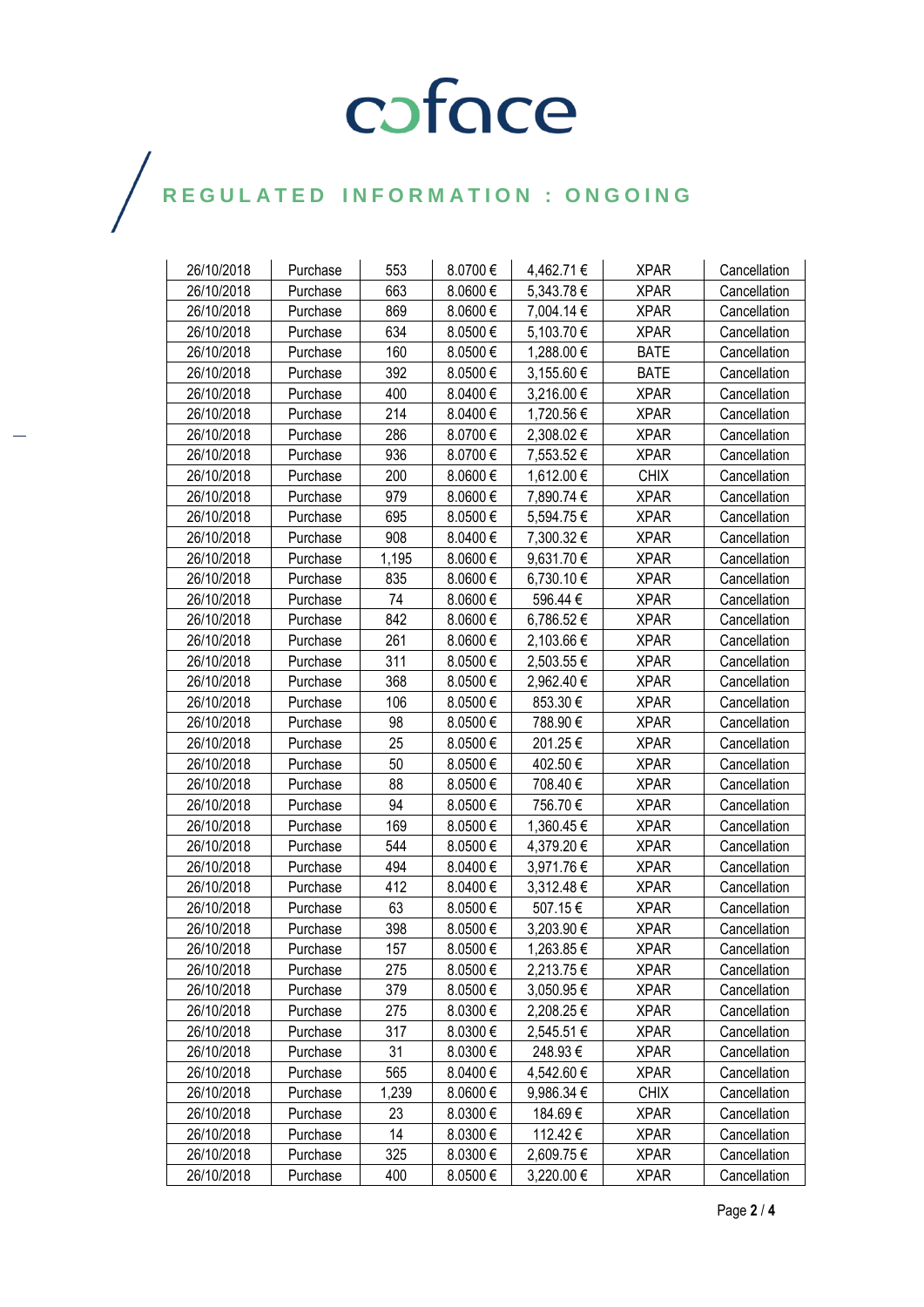# COFOCE

## $\bigg)$

| 26/10/2018                    | Purchase | 110    | 8.0500€ | 885.50€    | <b>XPAR</b> | Cancellation        |
|-------------------------------|----------|--------|---------|------------|-------------|---------------------|
| 26/10/2018                    | Purchase | 550    | 8.0500€ | 4,427.50 € | <b>XPAR</b> | Cancellation        |
| 26/10/2018                    | Purchase | 130    | 8.0500€ | 1,046.50 € | <b>XPAR</b> | Cancellation        |
| 26/10/2018                    | Purchase | 241    | 8.0300€ | 1,935.23€  | <b>XPAR</b> | Cancellation        |
| 26/10/2018                    | Purchase | 861    | 8.0500€ | 6,931.05€  | <b>XPAR</b> | Cancellation        |
| 26/10/2018                    | Purchase | 136    | 8.0500€ | 1,094.80 € | <b>XPAR</b> | Cancellation        |
| 26/10/2018                    | Purchase | 228    | 8.0500€ | 1,835.40 € | <b>XPAR</b> | Cancellation        |
| 26/10/2018                    | Purchase | 137    | 8.0500€ | 1,102.85 € | <b>XPAR</b> | Cancellation        |
| 26/10/2018                    | Purchase | 205    | 8.0500€ | 1,650.25€  | <b>XPAR</b> | Cancellation        |
| 26/10/2018                    | Purchase | 355    | 8.0500€ | 2,857.75€  | <b>XPAR</b> | Cancellation        |
| 26/10/2018                    | Purchase | 25     | 8.0500€ | 201.25€    | <b>CHIX</b> | Cancellation        |
| 26/10/2018                    | Purchase | 310    | 8.0600€ | 2,498.60 € | <b>CHIX</b> | Cancellation        |
| 26/10/2018                    | Purchase | 586    | 8.0600€ | 4,723.16€  | <b>CHIX</b> | Cancellation        |
| 26/10/2018                    | Purchase | 635    | 8.0600€ | 5,118.10€  | <b>CHIX</b> | Cancellation        |
|                               |          | 24,924 | 8.0613€ | 200,920    | <b>XPAR</b> |                     |
| Total 26/10/2018              |          | 1,148  | 8.1000€ | 9,299      | TRQX        | <b>Cancellation</b> |
|                               |          | 3,285  | 8.0643€ | 26,491     | <b>CHIX</b> |                     |
|                               |          | 643    | 8.0571€ | 5,181      | <b>BATE</b> |                     |
|                               |          | 30,000 | 8.0630€ | 241,891€   |             |                     |
| Total 22/10/2018 - 26/10/2018 |          | 30,000 | 8.0630€ | 241,891€   |             | <b>Cancellation</b> |